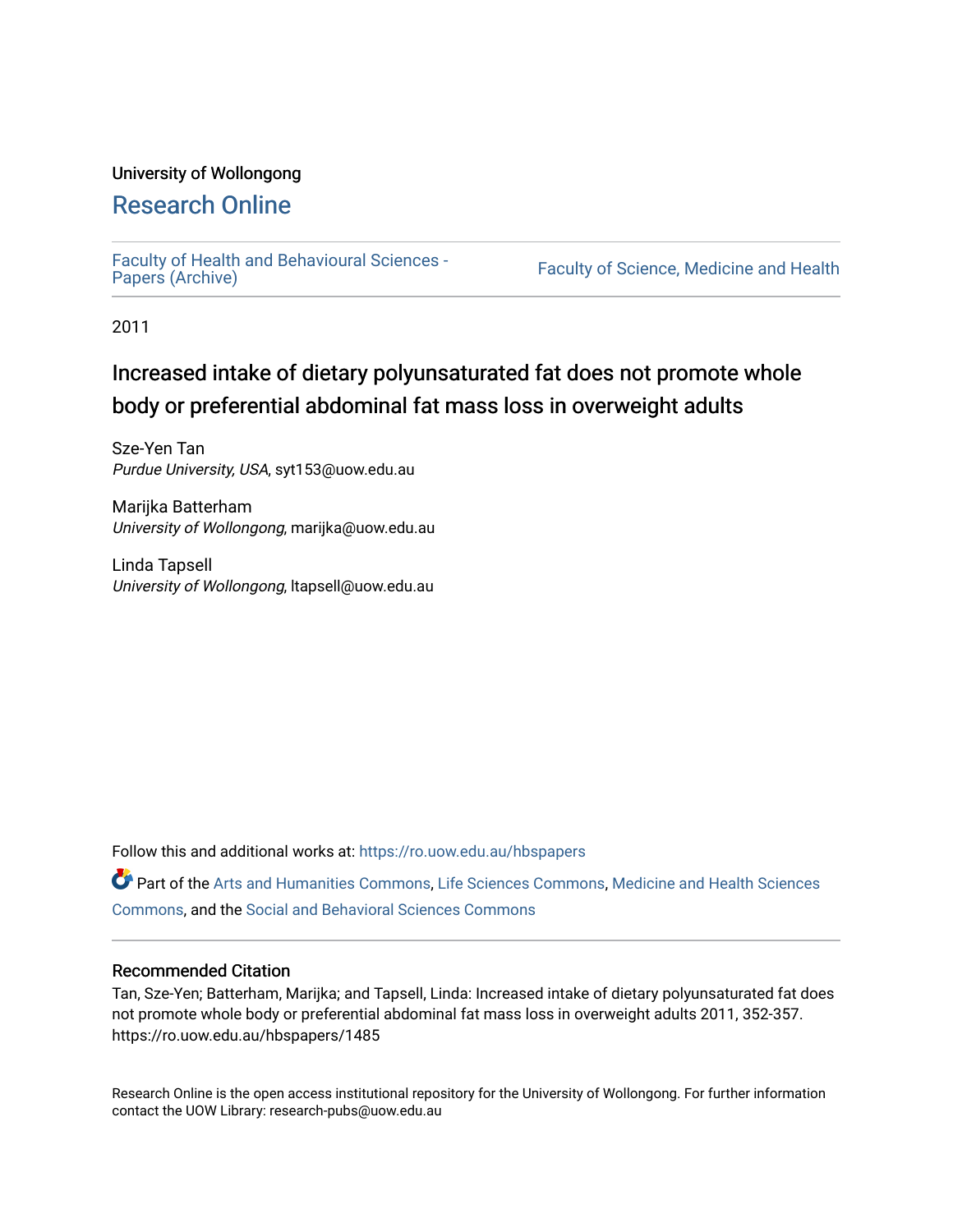# Increased intake of dietary polyunsaturated fat does not promote whole body or preferential abdominal fat mass loss in overweight adults

# **Abstract**

Objective: There is evidence that increasing the proportion of polyunsaturated fatty acids (PUFA) in a diet can enhance the rate of fat oxidation acutely. Higher PUFA in a diet has also been associated with greater abdominal fat loss in longer term studies. This study aimed to investigate if higher PUFA intake would result in greater fat mass loss over a 12-week period, mainly from the abdominal region.

Methods: Data at the 12-week time point from two weight loss studies, both comparing high PUFA versus low PUFA diets was, accessed for 141 overweight subjects from the same area. Specifically, data on anthropometric measurements (weight, height, BMI, body composition, waist and hip circumference, SAT, VAT) and dietary intake were analyzed. The relationship between fat mass and VAT changes was examined using a differential equation.

Results: Energy consumption decreased significantly in both study groups. The low fat groups decreased total dietary fat while the HPUFA groups increased PUFA intake significantly. All anthropometric measurements reduced significantly over time but there was no difference between the two dietary groups. The relationship between fat mass and visceral adipose tissue (VAT) loss was allometric.

Conclusion: A higher PUFA intake did not lead to greater fat mass loss and there was no additional preferential loss of VAT following higher PUFA consumption.

# Keywords

dietary, polyunsaturated, fat, adults, mass, overweight, increased, abdominal, does, loss, preferential, body, intake, whole, promote, not

# **Disciplines**

Arts and Humanities | Life Sciences | Medicine and Health Sciences | Social and Behavioral Sciences

# Publication Details

Tan, S., Batterham, M. & Tapsell, L. 2011, 'Increased intake of dietary polyunsaturated fat does not promote whole body or preferential abdominal fat mass loss in overweight adults', Obesity Facts, vol. 4, no. 5, pp. 352-357.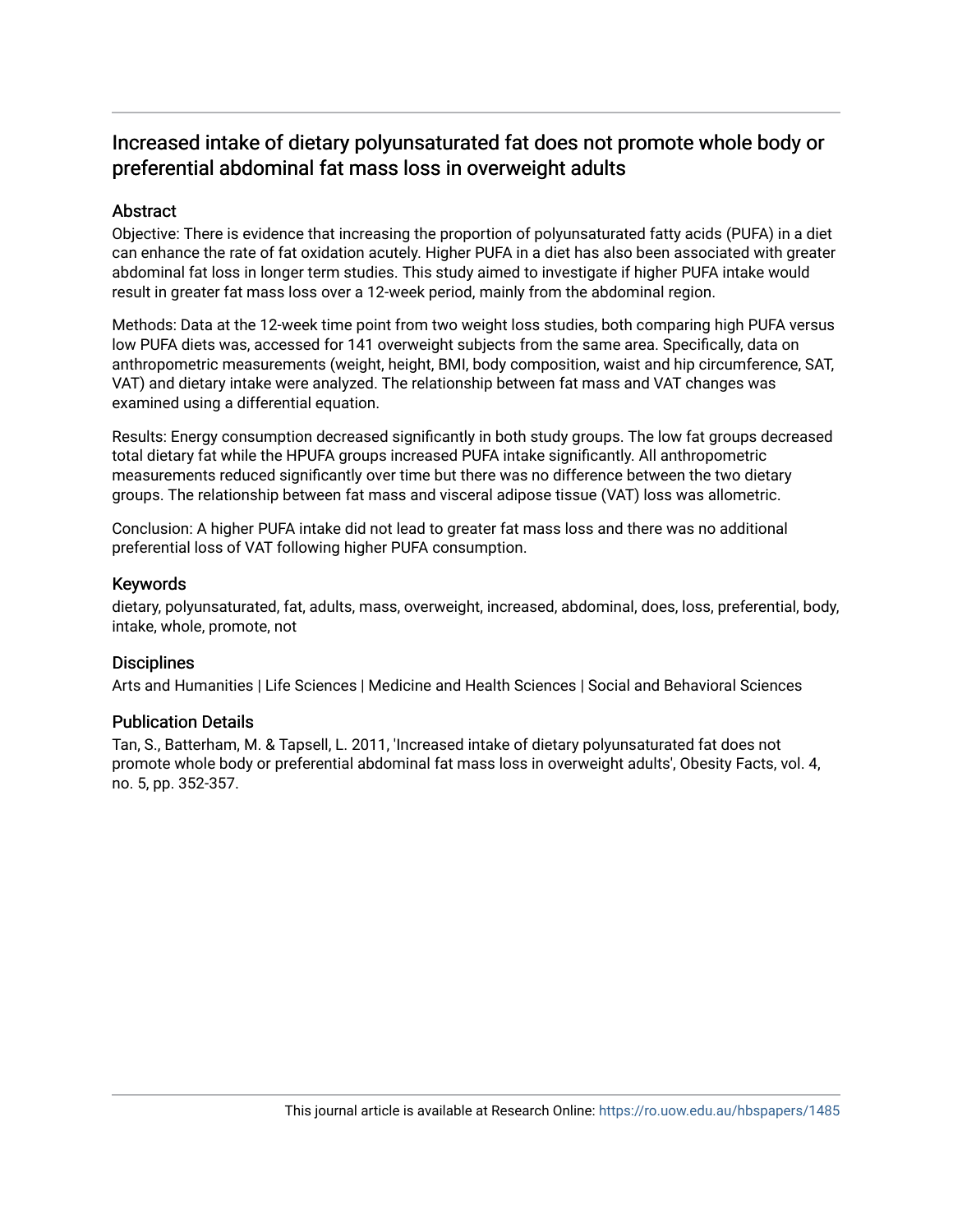

# **Original Article**

Obes Facts 2011;4:352–357 Published online: October 14, 2011 DOI: [10.1159/000333433](http://dx.doi.org/10.1159%2F000333433)

# **Increased Intake of Dietary Polyunsaturated Fat Does Not Promote Whole Body or Preferential Abdominal Fat Mass Loss in Overweight Adults**

Sze-Yen Tan<sup>a</sup> Marijka Batterham<sup>b</sup> Linda Tapsell<sup>c</sup>

<sup>a</sup> Department of Nutrition Science, Purdue University, West Lafayette, IN, USA

**b Statistical Consulting Service,** 

c Smart Foods Centre, University of Wollongong, Australia

### **Keywords**

Polyunsaturated fatty acids · Weight loss · Fat mass · Visceral adipose tissue

### **Summary**

**Objective:** There is evidence that increasing the proportion of polyunsaturated fatty acids (PUFA) in a diet can enhance the rate of fat oxidation acutely. Higher PUFA in a diet has also been associated with greater abdominal fat loss in longer term studies. This study aimed to investigate if higher PUFA intake would result in greater fat mass loss over a 12-week period, mainly from the abdominal region. **Methods:** Data at the 12-week time point from two weight loss studies, both comparing high PUFA versus low PUFA diets was, accessed for 141 overweight subjects from the same area. Specifically, data on anthropometric measurements (weight, height, BMI, body composition, waist and hip circumference, SAT, VAT) and dietary intake were analyzed. The relationship between fat mass and VAT changes was examined using a differential equation. **Results:** Energy consumption decreased significantly in both study groups. The low fat groups decreased total dietary fat while the HPUFA groups increased PUFA intake significantly. All anthropometric measurements reduced significantly over time but there was no difference between the two dietary groups. The relationship between fat mass and visceral adipose tissue (VAT) loss was allometric. **Conclusion:** A higher PUFA intake did not lead to greater fat mass loss and there was no additional preferential loss of VAT following higher PUFA consumption.

## **Introduction**

Dietary fats are high in energy density [1], are the least preferred source of energy during fuel selection by the body [2, 3], and are oxidized inefficiently during overfeeding [4, 5]. For these reasons they have been implicated in the etiology of the worldwide obesity epidemic. However, fats are crucial in maintaining some physiological functions such as maintaining cell structure and transportation of fat-soluble vitamins [6]. In addition, to fully eliminate fat from the diet is not possible as we consume whole foods which come from food sources containing various nutrients in different proportions. Therefore, it is advisable to recommend restricting dietary fat intake to a sensible level and at the same time include optimal fats within a recommended level of intake.

Not all dietary fats have the same physiological functions, and there is evidence that different fat subtypes are oxidized in a hierarchy in the human body, depending on their chemical structures. The carbon chain length [7, 8] and degree of saturation [7] of fatty acids determine both the rate and order in which fats are oxidized. In humans, this order is polyunsaturated fatty acids (linolenate 18:3n-3; PUFA) first, followed by monounsaturated fatty acids (oleate 18:1n-9; MUFA), and saturated fatty acids (stearate 18:0; SFA) last [9]. At a cellular level, PUFA has been observed to play a role in repartitioning metabolic fuels for storage and oxidation by down-regulating the transcription of lipogenic genes and up-regulating the genes that promote lipid oxidation and thermogenesis [10]. Indeed, in a whole of diet context [11, 12], studies have confirmed a greater fat-oxidizing effect acutely when the ratio of PUFA:SFA increases. Supplementation of the diet using fish oil (PUFA rich) has also been shown to increase fat oxidation [13, 14]. Greater fat oxidation implies a lower retention in the

**KARGER** Fax +49 761 4 52 07 14

Information@Karger.de www.karger.com

© 2011 S. Karger GmbH, Freiburg 1662-4025/11/0045-0352\$38.00/0

Accessible online at: www.karger.com/ofa Sze-Yen Tan, PhD Departments of Foods and Nutrition Purdue University Stone Hall, 700 W State Street, West Lafayette, IN 47907, USA Tel: +1 765 49-63607, Fax -40906 tan66@purdue.edu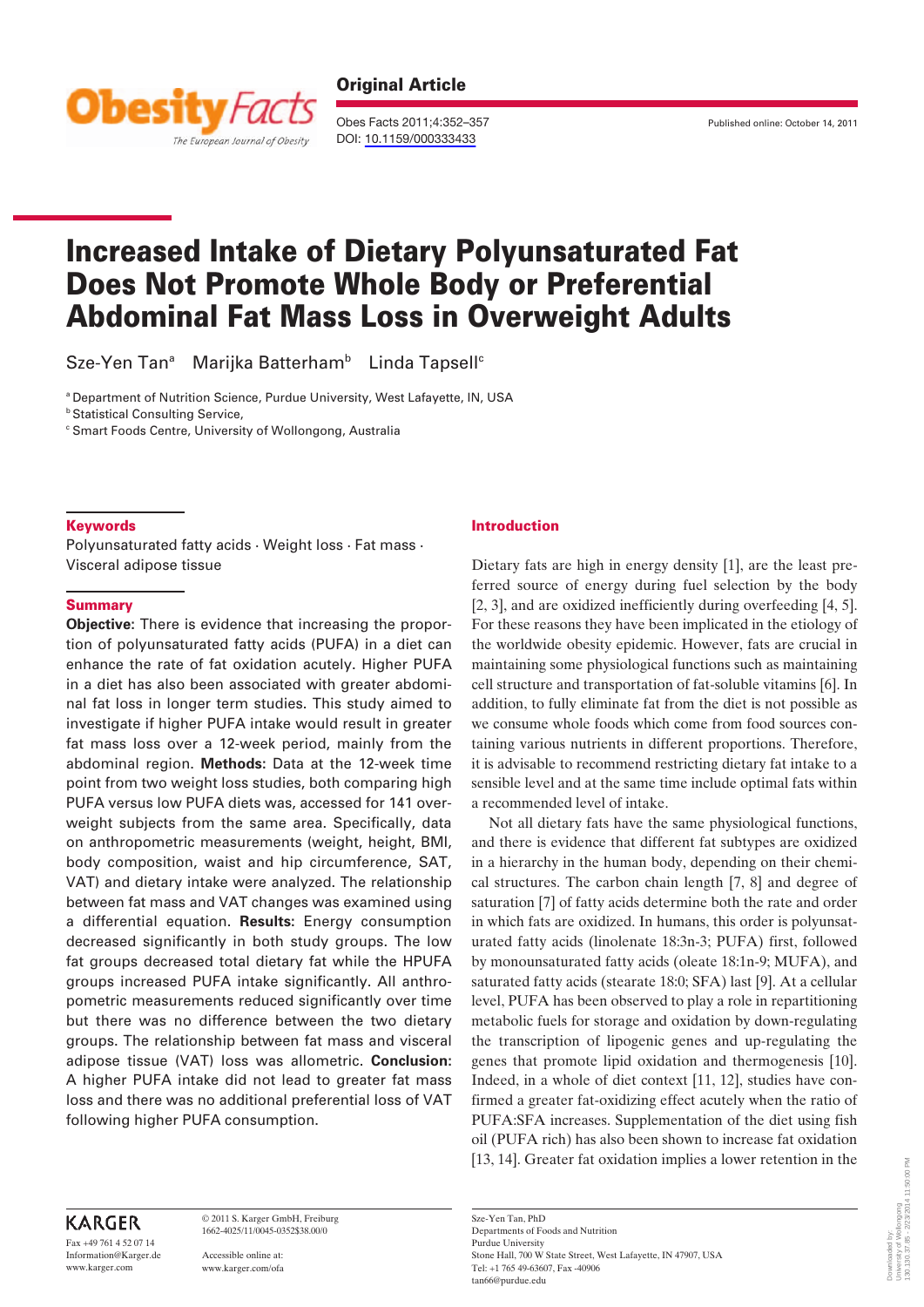**Table 1.** Study arms of Trial A and Trial B studies

| Trial A                                                                                                                                                       |                                                                                                                    |                                                                                                                                                                             |                                                                                  |  |  |
|---------------------------------------------------------------------------------------------------------------------------------------------------------------|--------------------------------------------------------------------------------------------------------------------|-----------------------------------------------------------------------------------------------------------------------------------------------------------------------------|----------------------------------------------------------------------------------|--|--|
| Low PUFA<br>High PUFA                                                                                                                                         |                                                                                                                    | Low PUFA and low energy                                                                                                                                                     | High PUFA & low energy                                                           |  |  |
| Isocaloric low-fat diet with 20%<br>protein, 50% CHO, 30% fat (5%)<br>PUFA, 15% MUFA, 10% SFA).                                                               | Isocaloric low-fat high PUFA<br>diet with $20\%$ protein, $50\%$<br>CHO, 30% fat (10% PUFA,<br>10% MUFA, 10% SFA). | A diet similar to the low fat diet<br>but with a 500 kcal/d energy<br>deficit.                                                                                              | A diet similar to the high PUFA<br>diet but with a 500 kcal/d energy<br>deficit. |  |  |
| Trial B                                                                                                                                                       |                                                                                                                    |                                                                                                                                                                             |                                                                                  |  |  |
| Low PUFA                                                                                                                                                      |                                                                                                                    | High PUFA                                                                                                                                                                   |                                                                                  |  |  |
| Isocaloric low-fat diet with 20% protein, 50% CHO, 30% fat<br>(5% PUFA, 15% MUFA, 10%SFA). This study arm is the equivalent<br>of the low fat arm in Trial A. |                                                                                                                    | Isocaloric low-fat high PUFA diet with 20% protein, 50% CHO,<br>30% fat (10% PUFA, 10% MUFA, 10% SFA). This study arm is the<br>equivalent of the high PUFA arm in Trial A. |                                                                                  |  |  |
| $CHO = Carbohydrate$ ; PUFA = polyunsaturated fat; MUFA = monounsaturated fat; SFA = saturated fat.                                                           |                                                                                                                    |                                                                                                                                                                             |                                                                                  |  |  |

body. This differential effect of fat subtypes means that the incorporation of PUFA into a diet may be beneficial in the promotion of negative fat balance and leads to the use of endogenous fat as energy source. It may be an important consideration in weight management where adipose tissue accumulation is integral to the problem.

Nonetheless, these observations were obtained from studies using an acute feeding design, and it remains unclear if an enhanced fat oxidation rate can be extended over a longer period of time in a free-living environment. The intriguing question is whether or not the increased fat oxidation rate is sufficient to induce a state of negative fat balance and cumulatively lead to greater fat mass (FM) loss in overweight individuals. Studies including a higher PUFA intake have been associated with a greater FM loss in the abdominal region when the intake of PUFA was increased [15, 16]. This is beneficial to overweight individuals as a greater reduction in abdominal FM will lead to improved metabolic fitness and reduced risks of metabolic disease [17, 18]. This is particularly the case if the loss of FM comes from the visceral adipose tissues (VAT). Hallgreen and Hall [19] analyzed data from weight loss trials that employed various methods (calorie restriction, exercise, and surgery) and found no preferential loss of VAT induced by any of the three methods or their combinations. They concluded that VAT loss is therefore proportionate to the amount of total body FM loss. However, studies using high PUFA diets were not included in their analysis. Therefore, this study aimed to investigate if a higher PUFA intake would result in greater FM loss in the short term, mainly from the abdominal region.

### **Participants and Methods**

#### *Experimental Protocol*

Two dietary interventions (Trial A [20] and Trial B [21]) from which data was extracted had similar experimental protocols. The key intervention for both trials was increased dietary PUFA intake. Trial A was a 12-week randomized controlled trial with four study arms while Trial B was a 52-week randomized controlled trial with two study arms. The study arms are summarized in table 1.

Participants from both trials were recruited from the local community through media advertisement. Eligible participants attended a pre-study assessment session where anthropometric measurements, blood biochemistry, habitual dietary intake, and physical activity were assessed. In both trials, participants randomized into the high PUFA arms received structured dietary advice to incorporate PUFA-rich foods to achieve PUFA target of 10% energy. The intervention group in Trial B also received a daily supplement of 30 g walnuts. All participants received monthly supports from qualified dietitians to help adhere to the prescribed diets for the first 12 weeks. After the 12-week period, participants from Trial B attended quarterly follow-up sessions. The experiment protocols from both trials were approved by the University of Wollongong Human Research Ethics Committee and were registered with the Australian Clinical Trial Registry (Trial A: ACTRN12608000453381; Trial B: ACTRN12607000600448)

#### *Participants*

Inclusion criteria for Trial A [20] and Trial B [21] were age > 18 years and  $BMI > 25$  kgm<sup>-2</sup> (participants of both sexes were included); Trial B also included individuals who were diagnosed with type 2 diabetes (without insulin treatment). Participants were excluded if they have major illness, were smokers, allergic to factors inhibiting the trials, illiterate, or showed inadequate conversational English as dietary counseling was the key component of the intervention. Eligible participants were randomized into one of the study arms using random permuted blocks by a computerized random number generator. 20 participants were required in each arm to provide a power of 80% in order to detect a change of 20% in VAT, as reported by a previous study [15].

#### *Dietary Prescriptions and Physical Activity Recommendations*

Dietary recommendations for both Trial A and Trial B were based on core food groups to meet the target dietary nutrient composition profile of the different test diets. All participants received individualized [20, 21] dietary counseling and had the same amount of contact (monthly) with qualified dietitians for the first 12 weeks of the studies. Participants in the high PUFA (HPUFA) arms were asked to include PUFA-rich foods in Trial A while participants in Trial B received a daily supply of walnuts (30 g/day) to help achieve PUFA target. Compliance to walnut consumption was confirmed through the significant increase in erythrocyte membrane  $\alpha$ -linoleic acid in the HPUFA group from baseline to 12 weeks [21]. Participants were also advised to maintain  $5 \times 30$ -min physical activity per week.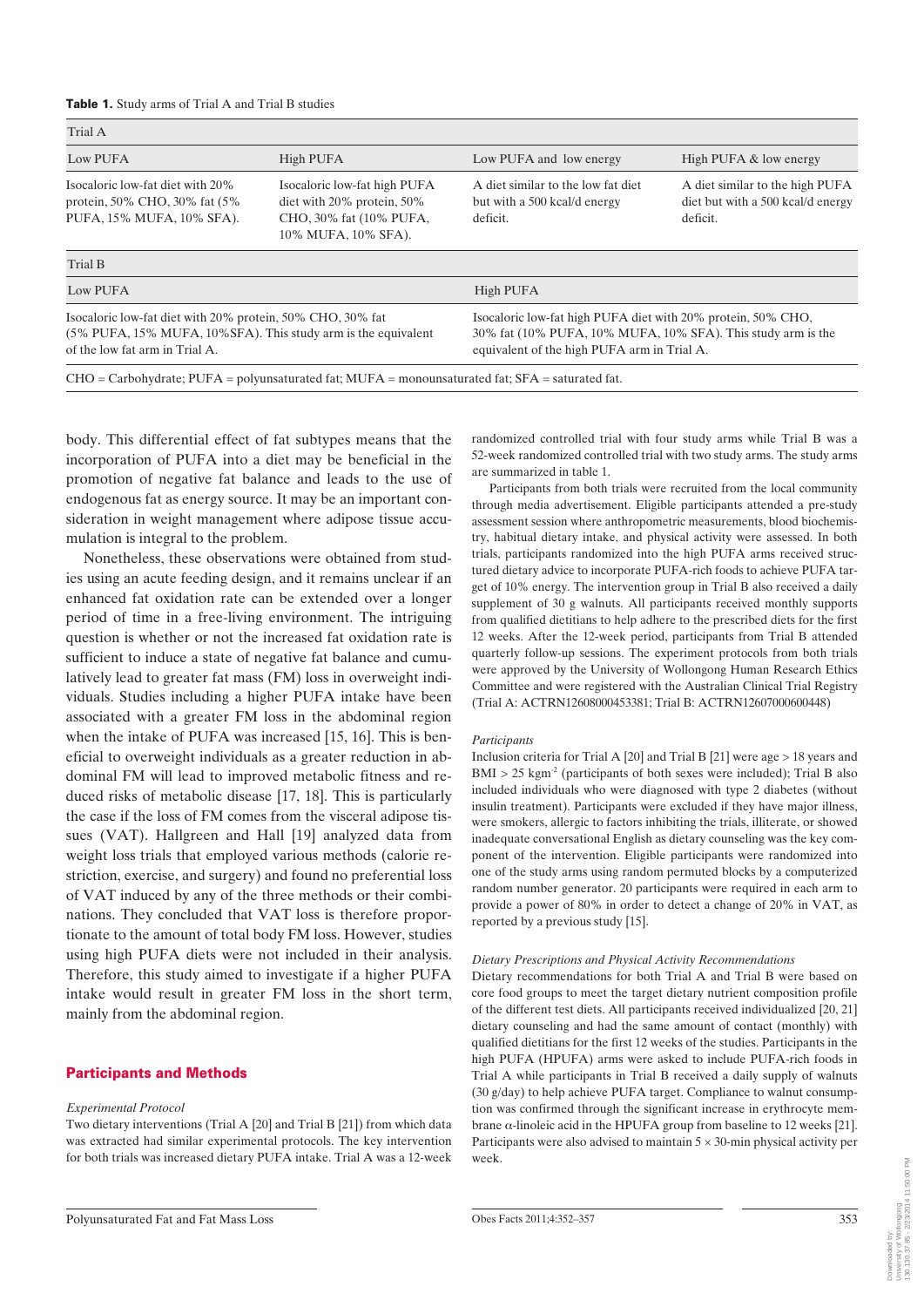**Table 2.** Mean ( $\pm$  SD) anthropometric measurements and dietary intakes at baseline and after 12 weeks

|                   | <b>Baseline</b> |                 | 12 weeks        |                 | Time     | Diet     | Time                  |
|-------------------|-----------------|-----------------|-----------------|-----------------|----------|----------|-----------------------|
|                   | <b>LPUFA</b>    | <b>HPUFA</b>    | <b>LPUFA</b>    | <b>HPUFA</b>    | effects  | effects  | $\times$ diet effects |
|                   | $(n = 70)$      | $(n = 71)$      | $(n = 70)$      | $(n = 71)$      | p        | p        | p                     |
| Weight, kg        | $90.8 \pm 14.8$ | $88.4 \pm 13.9$ | $85.1 \pm 13.7$ | $84.0 \pm 14.7$ | $0.000*$ | 0.464    | 0.859                 |
| BMI, $kg/m2$      | $32.1 \pm 4.0$  | $31.4 \pm 3.9$  | $30.2 \pm 4.0$  | $29.9 \pm 4.4$  | $0.000*$ | 0.463    | 0.844                 |
| Body fat, %       | $39.2 \pm 6.6$  | $39.4 \pm 7.0$  | $35.8 \pm 7.0$  | $37.1 \pm 8.3$  | $0.000*$ | 0.799    | 0.177                 |
| Waist, cm         | $97.7 \pm 12.4$ | $96.6 \pm 12.5$ | $93.2 \pm 11.5$ | $93.4 \pm 13.5$ | $0.000*$ | 0.538    | 0.387                 |
| VAT area, $cm2$   | $156 \pm 91$    | $141 \pm 81$    | $130 \pm 78$    | $131 \pm 90$    | $0.000*$ | 0.606    | 0.052                 |
| $SAT$ area, $cm2$ | $312 \pm 102$   | $338 \pm 107$   | $302 \pm 108$   | $316 \pm 113$   | $0.001*$ | 0.198    | 0.179                 |
| EI, kcal/day      | $2,181 \pm 694$ | $2,270 \pm 744$ | $1,754 \pm 514$ | $1,840 \pm 483$ | $0.000*$ | 0.243    | 0.639                 |
| CHO. %EI          | $42.0 \pm 7.0$  | $43.8 \pm 8.7$  | $44.1 \pm 6.7$  | $43.1 \pm 6.3$  | $0.046*$ | 0.804    | $0.035*$              |
| Protein, %EI      | $20.3 \pm 3.6$  | $19.7 \pm 3.7$  | $21.9 \pm 3.7$  | $21.0 \pm 3.5$  | $0.000*$ | 0.066    | 0.957                 |
| Fat, %EI          | $31.7 \pm 6.1$  | $31.7 \pm 7.2$  | $27.7 \pm 5.9$  | $30.9 \pm 5.9$  | $0.000*$ | $0.018*$ | 0.066                 |
| SFA, %EI          | $10.9 \pm 2.9$  | $11.2 \pm 2.7$  | $9.0 \pm 2.2$   | $8.0 \pm 2.2$   | $0.000*$ | 0.470    | $0.003*$              |
| MUFA, %EI         | $12.3 \pm 3.1$  | $12.4 \pm 4.3$  | $8.0 \pm 4.0$   | $7.6 \pm 3.8$   | $0.000*$ | 0.909    | 0.242                 |
| PUFA, %EI         | $5.5 \pm 2.1$   | $5.1 \pm 2.0$   | $5.4 \pm 2.0$   | $10.2 \pm 3.6$  | $0.000*$ | $0.000*$ | $0.000*$              |

LPUFA = Low PUFA group; HPUFA = high PUFA group ; VAT = visceral adipose tissue; SAT = subcutaneous adipose tissue; EI = energy intake; CHO = carbohydrate; PUFA = polyunsaturated fat; MUFA = monounsaturated fat; SFA = saturated fat.

\*Significant different, general linear model repeated measures ANOVA, p < 0.05.

#### *Measurements*

### *Body Weight and Body Composition*

Body weight was measured, and percentage body fat was estimated using scales with bioelectrical impedance (Tanita TBF622; Tanita Corp., Tokyo, Japan) in an upright position with minimal clothing. Body fat measurements from this device have been previously shown to be comparable to those from the DEXA scans [22]. Single-slice abdominal computed tomography (CT) scans were also taken at the fourth and fifth lumbar vertebra (L4–L5), as well as at the level of sacroiliac joints by a trained observer at a commercial X-ray facility in Wollongong (Southcoast X-Ray, NSW, Australia). Subcutaneous adipose tissue (SAT) and VAT areas at L4–L5 levels were estimated using SIENET Sky software (Siemens AG, Munich, Germany), and the mean of these two levels were calculated. Using the mean VAT areas  $(A<sub>VAT</sub>)$ , total volume of VAT  $(V<sub>VAT</sub>)$  at the abdominal region was estimated using the equations described by Shen and colleagues [23]:

Men: 
$$
V_{VAT} = 0.0224 \times A_{VAT} + 0.1621
$$

\nWomen: 
$$
V_{VAT} = 0.0205 \times A_{VAT} + 0.1471
$$

\n(2)

#### *Relationship between FM and VAT Loss*

To examine if there is preferential loss of VAT, its changes will be examined alongside total FM loss using the mathematical model described by Hallgreen and Hall [19], which was an extension to the observations by the original works by Smith and Zachwieja [24]. It was hypothesized that FM and VAT changes follow an allometric relationship as shown by the differential equation below:

$$
VAT/FM = k \times dVAT/dFM
$$
 (3)

where VAT and FM refer to initial (before treatment) VAT and FM; dVAT and dFM refer to changes in VAT and FM over time; and k is the dimensionless constant which can be calculated from the other 4 known variables.

### *Dietary Intake*

Habitual dietary intake was assessed using a validated diet history interview [25] conducted by dietitians and a 3-day food record. Dietary composition was analyzed using the FoodWorks nutrient analysis software package (Xyris Software, Professional Version 2002, Brisbane, Australia). Fatty acid intake profiles were obtained using the AUSNUT fatty acid database (Version 6, 2002) in the FoodWorks software package and the Australian Fatty Acids Rev 6 2002 (RMIT, Melbourne, Australia).

#### *Data Analysis*

For the purpose of this paper, only data collected at baseline and 12 weeks was included. Data from Trial A and Trial B were combined in order to test the relationship between FM and VAT changes. The study arms in both studies were collapsed into low fat (LPUFA) and HPUFA groups for comparison purposes. Data was analyzed using SPSS statistical software (version 15.0.0, SPSS, Chicago, IL, USA). Baseline differences between diet groups were assessed using one-way ANOVA, with post hoc comparisons using a Bonferroni adjustment. Changes in the primary outcomes between LPUFA and HPUFA were compared using the general linear model for repeated measures ANOVA.

### **Results**

### *Participants*

From both Trial A and Trial B, 273 participants were screened, where 200 were eligible and enrolled. They were randomly assigned to one of the study arms. 28 volunteers withdrew prior to the commencement of the studies (Trial A,  $n = 18$ ; Trial B,  $n = 10$ ), and 31 were lost to follow-up visits (Trial A,  $n = 11$ ; Trial B,  $n = 20$ ). Of the original 200 participants, 141 completed the studies. Data from 121 out of the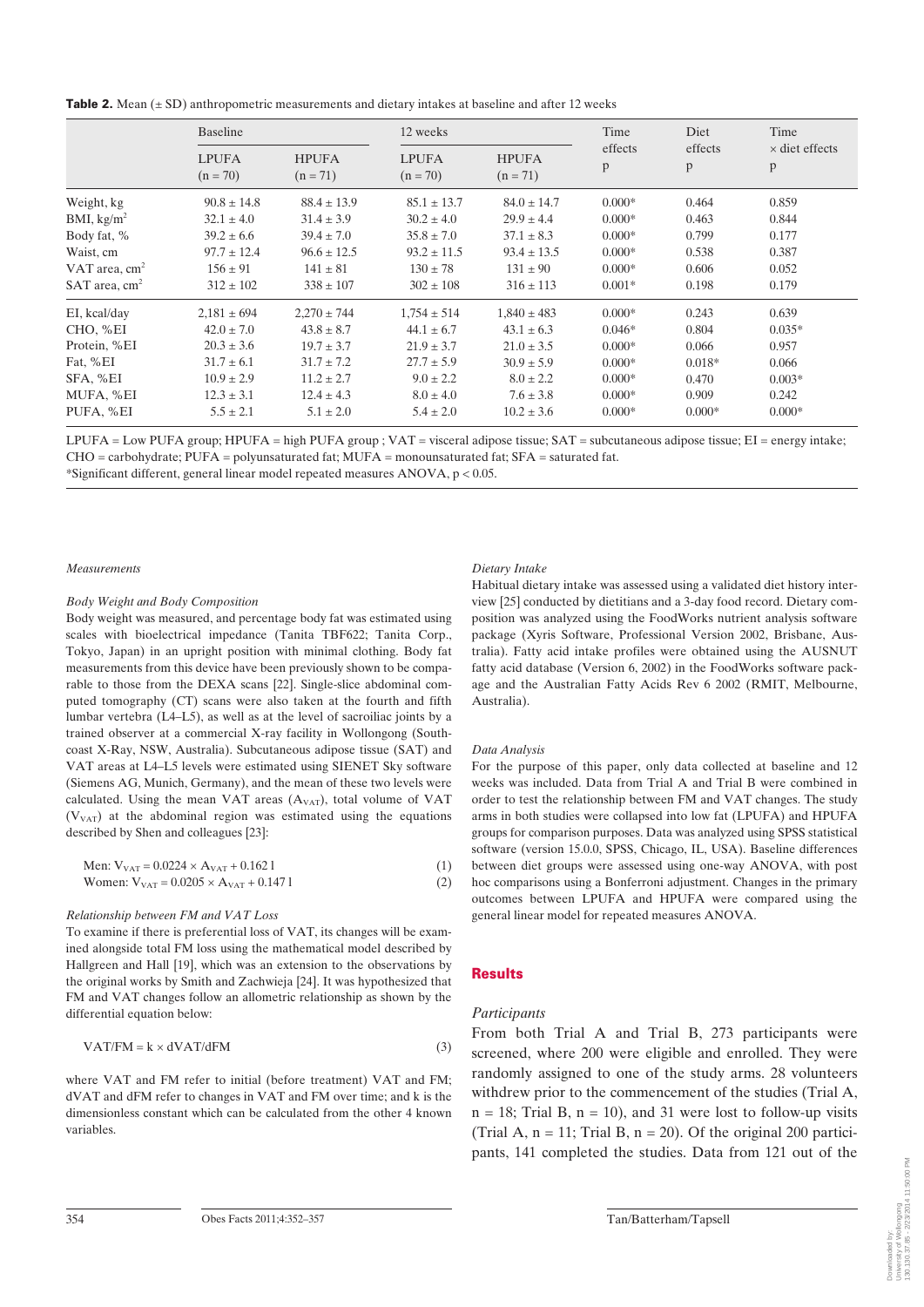**Table 3.** Characteristics of participants  $(N = 121)$  at baseline and 12-week of study

|                        | Baseline                   |                            | 12 weeks                   |                            | Time         | Diet         | Time                       |
|------------------------|----------------------------|----------------------------|----------------------------|----------------------------|--------------|--------------|----------------------------|
|                        | <b>LPUFA</b><br>$(n = 58)$ | <b>HPUFA</b><br>$(n = 63)$ | <b>LPUFA</b><br>$(n = 58)$ | <b>HPUFA</b><br>$(n = 63)$ | effects<br>p | effects<br>p | $\times$ diet effects<br>p |
| Age, years             | $48.4 + 10.6$              | $47.6 \pm 10.5$            |                            | -                          |              |              |                            |
| Weight, kg             | $88.0 \pm 13.7$            | $87.2 \pm 14.0$            | $84.7 \pm 13.7$            | $83.7 \pm 14.6$            | $0.000*$     | 0.721        | 0.803                      |
| BMI, kg/m <sup>2</sup> | $31.3 \pm 3.8$             | $31.0 \pm 4.0$             | $30.1 \pm 4.0$             | $29.8 + 4.4$               | $0.000*$     | 0.657        | 0.791                      |
| FM, kg                 | $33.6 \pm 8.2$             | $33.9 \pm 9.0$             | $30.6 \pm 8.2$             | $31.3 + 9.7$               | $0.000*$     | 0.753        | 0.376                      |
| FFM, kg                | $54.4 \pm 9.9$             | $53.3 \pm 10.3$            | $54.1 \pm 10.2$            | $52.4 \pm 10.4$            | $0.000*$     | 0.449        | $0.023*$                   |
| $V_{VAT}$ , 1          | $3.5 \pm 2.0$              | $3.2 \pm 1.8$              | $2.9 \pm 1.7$              | $2.9 \pm 2.0$              | $0.000*$     | 0.628        | 0.065                      |

LPUFA = Low PUFA group; HPUFA = high PUFA group; FM = fat mass; FFM = fat-free mass; VAT = visceral adipose tissue. \*Significant different, general linear model repeated measures ANOVA.

141 subjects was included because CT scans at both time points were available. 20 subjects did not have the CT scan done at 12 weeks of the studies, and data from these subjects were excluded. Baseline characteristics and habitual intake of these participants were not statistically different ( $p > 0.05$ ) (table 2).

# *Dietary Change*

Dietary intervention effect was achieved in Trial A and Trial B. The combined analysis for the purpose of this paper shows that the intakes of energy and macronutrients changed significantly within each study group (table 2) after the 12-week intervention period. Of all macronutrients, only the percentages of total fat (diet,  $p = 0.018$ ) and PUFA (diet,  $p < 0.001$ ) were significantly different between groups, where the LPUFA group reduced fat intake and the HPUFA group increased PUFA consumption. The interaction effects were significant for carbohydrate ( $p = 0.035$ ), SFA ( $p = 0.003$ ) and PUFA  $(p < 0.001)$  proportions in the diets. The LPUFA group increased the proportion of carbohydrate to substitute dietary fat while the HPUFA group increased their PUFA intake at the expense of SFA in the diet.

# *Anthropometric Change*

Weight change was significant in the original studies (Trial A and Trial B), and when data was combined and analyzed in this study, all groups also lost weight significantly after the 12-week period. Subsequently, all other parameters were significantly reduced over time (time,  $p \le 0.001$ ). However, these changes were not different between the LPUFA and HPUFA groups, and interaction effects were also not observed (table 2).

# *Relationship between FM and VAT Changes*

To test if the relationship between the changes of these two variables was allometric, 121 (58 LPUFA and 63 HPUFA) complete data sets containing FM and VAT volume from Trial A and Trial B were analyzed. Baseline and post-intervention (12-week) measurements of weight, BMI, FM, fatfree mass (FFM), and VAT volume are presented in table 3.

FM and volume of VAT decreased significantly in both groups after the 12-week period, but there was no difference between LPUFA and HPUFA groups. The dimensionless constant was  $k = 1.15 \pm 3.59$  for the LPUFA group and  $k = 1.23 \pm 2.86$  for the HPUFA group, and they were not significantly different between groups (independent sample t-test,  $p = 0.896$ ).

# **Discussion**

This study aimed to investigate the relationship between dietary PUFA intake, FM loss as well as preferential abdominal FM loss as reported by other studies. Using the data from two intervention trials, we showed that the enhanced fat oxidation by PUFA observed in acute studies failed to produce greater FM loss using a longitudinal study design. Previous studies reported abdominal fat loss and total FM loss independently; when we examined them together, preferential loss of abdominal fat following increased PUFA intake was not observed.

There were some limitations to this study. It included convenient samples obtained from two separate clinical trials that utilized different dietary strategies. However, the treatments and study protocols were similar (high vs. low PUFA intake), and the clinical outcomes were not likely to be confounded by these differences. This study compared data between baseline and 12 weeks only, making the comparison over a longer period of time impossible. This was due to the length of original study (Trial A), but 3-month changes in weight and body composition are still of clinical importance. There was also concern over the PUFA consumptions in both study groups, where some participants in LPUFA group consumed higher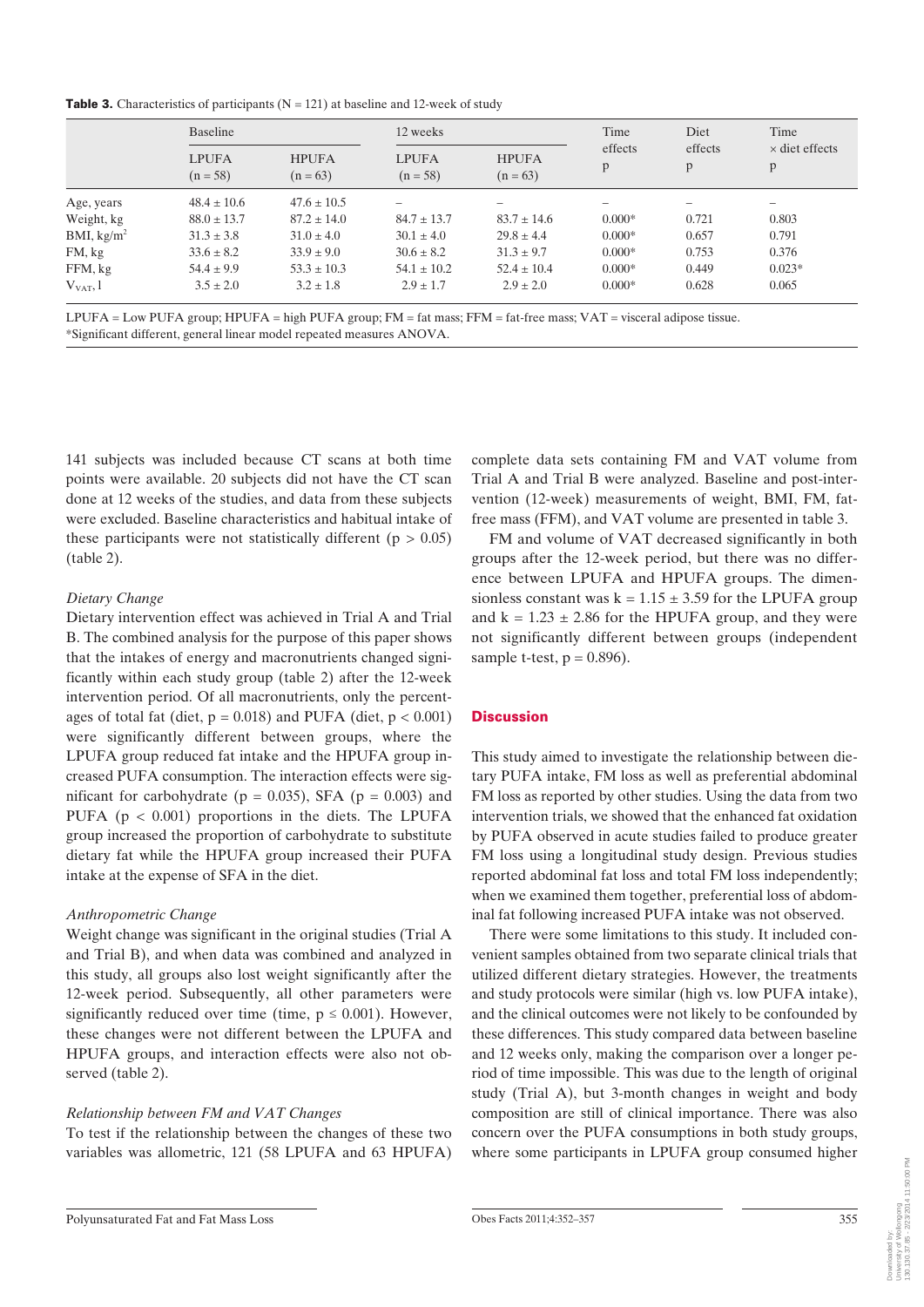PUFA while some in the HPUFA group consumed low PUFA during the data collection period. When we performed head-to-head comparison, the change in PUFA intake and FM (0–12 weeks) did not correlate for all participants ( $r =$ 0.076,  $p = 0.409$ ). It turns out that this analysis further supports and strengthens our observation that changing PUFA intake may have limited impact on body FM. Physical activity was not measured during the intervention period, and it was uncertain if this has changed. Precautions were taken in the original trials where participants were told to maintain 30-min exercise five times a week, and this was emphasized by the dietitians on a monthly basis.

This study also has a number of strengths. First, it examines the possibilities of acute metabolic effects of increased PUFA intake observed in a controlled laboratory setting be extended into a less-restrictive free-living environment over a 12-week period. This is crucial in demonstrating the effectiveness and practicality of a weight management strategy. Another strength of this study is that it differs from the previous studies in that it compares the change in visceral fat relative to the total fat change, not in isolation. Pooling data from our two previous studies that originally addressed other specific study outcomes provided us with a greater sample size to examine this issue. This study points out errors in conclusions that can be drawn if FM and VAT are considered independently. For example, although the between-groups differences in VAT area and volume were approaching statistical significance ( $p = 0.052$  and  $p = 0.065$ , respectively), they diminished  $(p = 0.896)$  when examined as a ratio to total FM change.

The failure to replicate the results from previous studies was not likely to be confounded by the dietary compliance in this study, where dietary effects were reported in the original trials, and the combined data. Diet history analyses showed that the HPUFA groups increased their PUFA proportion in the diet while the LPUFA groups did not change their PUFA consumption after 12 weeks, indicating effective and successful execution of dietary interventions. One can increase the intake of PUFA by substituting SFA either through careful dietary modeling to identify and incorporate PUFA-rich foods into the diet or by supplementing with foods like walnuts.

This study was motivated by previous research that reported a higher thermogenic effect of PUFA in the short term, where the basal metabolic rate and thermic effect of food were observed to elevate following meals with higher PUFA content [26, 27]. However, this was not reflected in our study as the weight loss of participants in the HPUFA group was not higher than that in the LPUFA group, although both groups lost weight significantly over the 12-week study period. Weight loss is likely to largely result from the significantly lower energy intake after 12 weeks as shown in table 2. This implies that either the elevated thermogenesis was not great enough to produce a significantly greater weight loss or the thermogenic effect of HPUFA diets has been washed out in a free-living environment. These are the areas that warrant further investigation.

Changes in FM in our analysis follow a similar trend to weight loss with a significant FM loss over time, but no diet effect was observed. Although there is indication that higher PUFA consumption acutely enhanced fat oxidation [9], our data suggests that this acute effect could not be translated into weight loss in the longer term in a free-living environment. Our observation is not consistent with the results of a study by Couet and colleagues [14] who found significantly greater FM loss over a 3-week period. This may be due to the differences in a few aspects of the study. Overweight participants in our study may have different fat oxidation rates to the lean subjects in study by Couet et al. [28], where overweight individuals have been shown to have blunted lipid oxidation. The difference in the length of study and the use of supplements and how they are digested and metabolized may impact on the compliance to the treatment. At this stage, the effects of adaptations of the human body to increased dietary PUFA remains unclear.There was a significant interaction effect of treatment on FFM changes in our study, where the HPUFA group lost more FFM than the LPUFA group (–0.3 kg/12 weeks vs. –0.9 kg/12 weeks). The significant change in FFM was a novel observation because limited studies have compared the effectiveness of high versus low PUFA diets in promoting weight and FM loss. From a mechanistic perspective, it may be speculated that higher PUFA intake increases skeletal muscle membrane PUFA composition, which has been reported to be inversely correlated with fasting insulin level [29]. Indeed, a significantly greater decrease in fasting insulin in the HPUFA group was observed in Trial B [21]. Insulin is an anabolic hormone, and its decrease related to increased PUFA intake may have contributed to the greater FFM loss in the HPUFA arm in this study. Further investigations are required to explain such observation since empirical data to support this speculation is lacking.

The current analysis did not demonstrate additional benefits of a HPUFA diet on abdominal fat loss. This was evident from the similar changes in SAT and VAT areas in both study groups. When VAT area was converted into VAT volume, changes in VAT were again not significantly different between groups. The mean k values, calculated using equation (3), as outlined in the methods section, were very close to those reported by Hallgreen and Hall [19], where studies using energy restriction alone produced a mean value of  $k = 1.2$  while combined strategies involving energy restriction and resistance exercise produced  $k = 1.3$ . Effects of LPUFA diet in this study generated a k value close to energy restriction (mean  $k = 1.15$ ), while k of HPUFA fell between energy restriction with and without resistance exercise (mean  $k = 1.23$ ). Nonetheless, dimensionless constant k was not different between LPUFA and HPUFA groups, implying that there is preferential loss of VAT  $(k > 1)$ , but it was not different from VAT loss induced by other weight loss strategies.